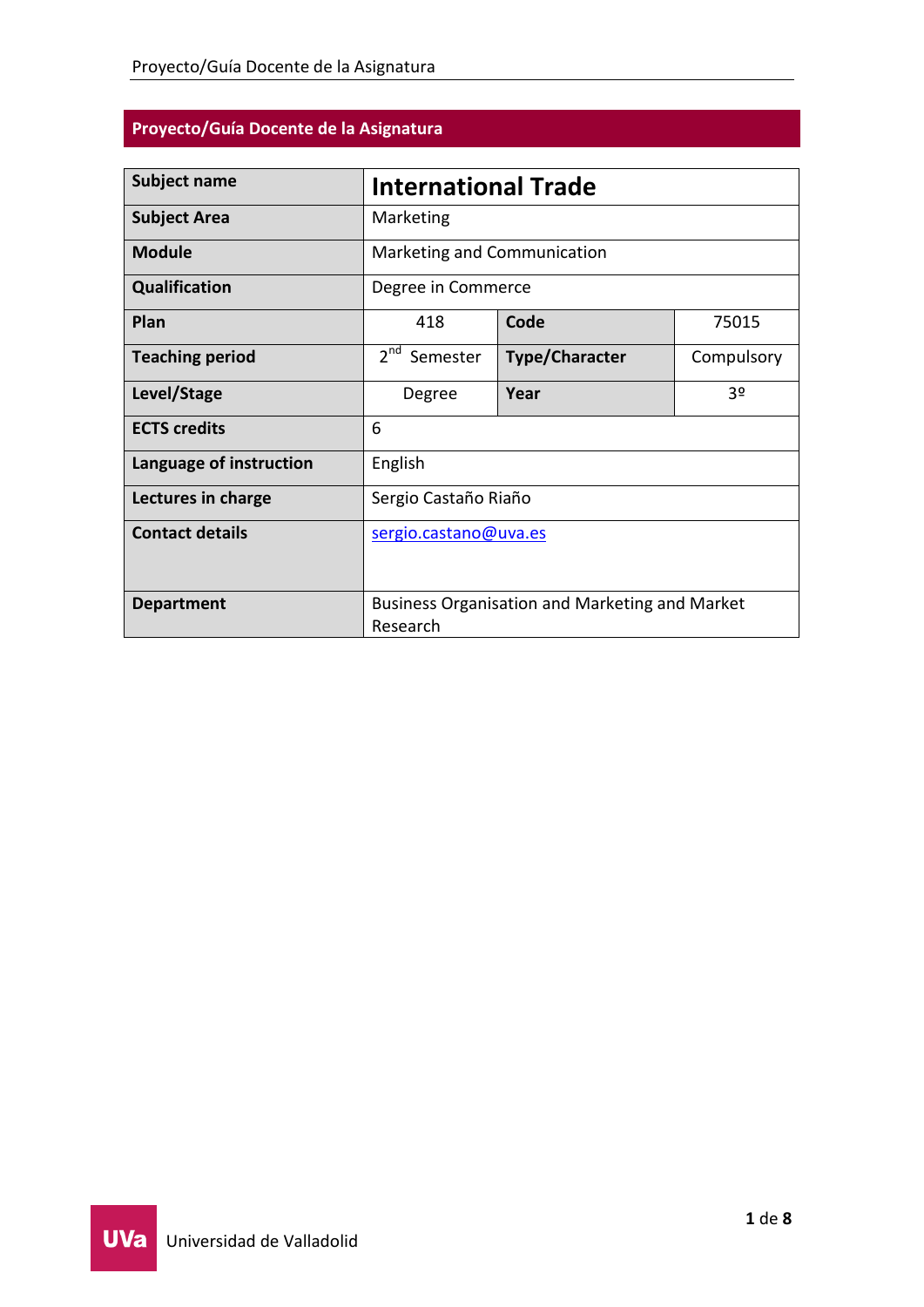# **1. Course**

## **1.1 Description**

International Trade deals with the economics of globalization or cross-border economic activity. More specifically, the course focuses on international transactions that involve a physical movement of goods (trade flows) or of factors of production (migration, foreign direct investment). Three themes are explored: the gains from trade (including the impact of trade on income distribution), the pattern of trade (who sells what to whom?), and protection (if trade is beneficial, why do countries protect domestic production?).

### **1.2 Goals**

- Being familiar with the different economic groupings between countries, their scope and the most significant differences.
- Determining the products we are going to be able to sell in developing markets (both in their traditional market as well as in the modern market).
- Deciding the most appropriate product format for a given market within a global market.
- Being able to determine the most appropriate way to access a certain market. Understanding the concept of marketing and its importance in business.
- Analysing the strategic marketing planning process and its importance for the development of international marketing planning, necessary for the business' international activity.
- Analysing the variables in depth: product, price setting, distribution and the importance of the business' commercial communication in international markets.
- Recognize and use Incoterms 2010 in the International trade scope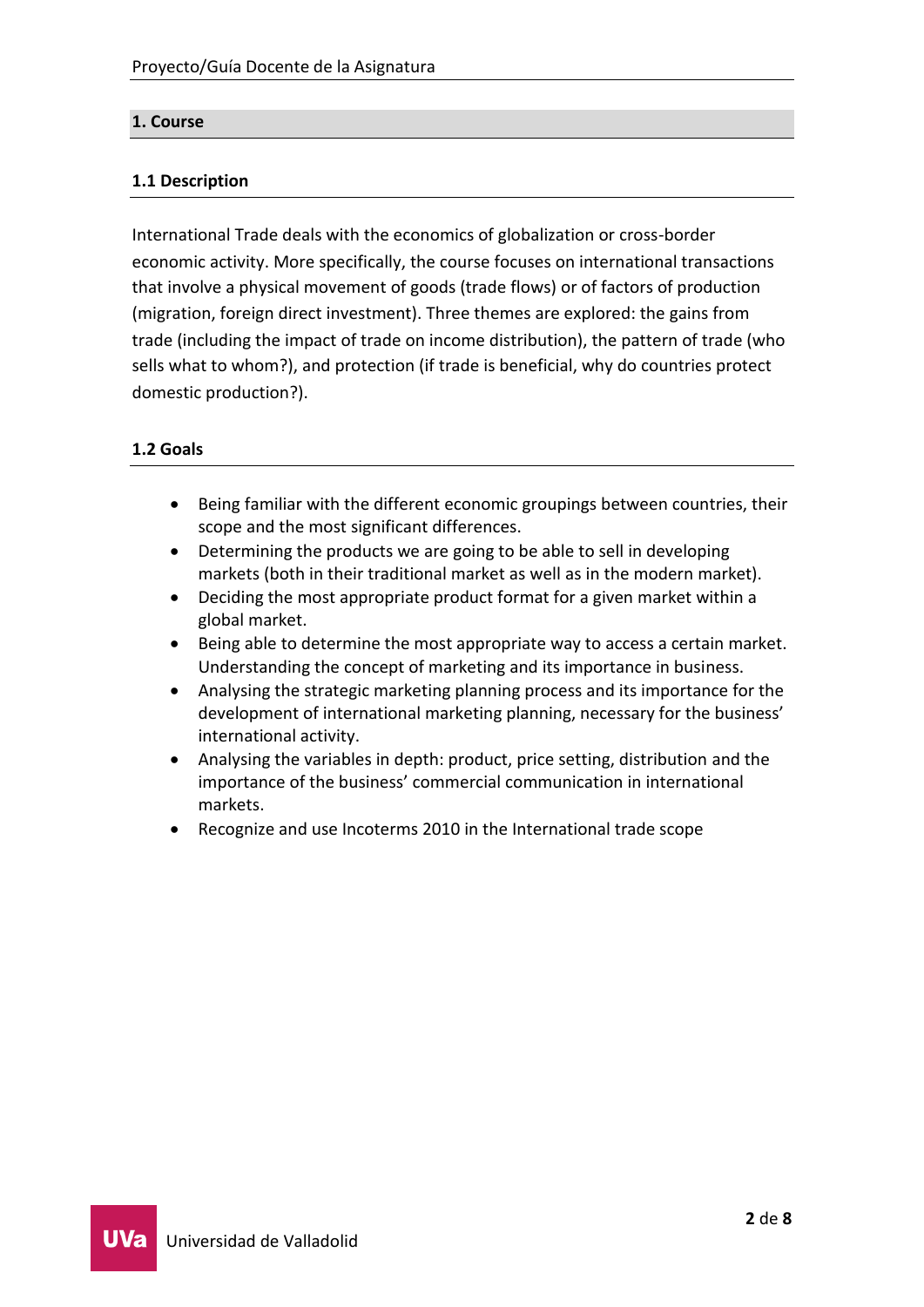## **2. Thematic Blocks**

# **Block 1: "Multinational market regions and developing markets. Product development for global markets"**

#### **a. Contextualization and justification**

Two seemingly contradictory currents are taking place simultaneously: the globalisation of markets and the regionalisation of these markets through commercial integration processes.

#### **b. Contents**

- Multinational market regions and market groups; multinational cooperation models.
- Developing markets and market behaviour; economic development; developing countries; changes in market behaviour and its segmentation.
- Global markets and product development; the influence of culture on products; adapting products to culture; choosing products for adaptation

# **Block 2: "The internationalization of business. Access to foreign markets"**

#### **a. Contextualization and justification**

This block provides an introduction to the concept of international marketing in its strategic vision, carrying out market research is considered, the most appropriate way to access is determined and the strategic internationalisation plan is set up.

#### **b. Contents**

- Distinguishing and valuing the different ways to access foreign markets. Most significant variables.
- Exportation (indirect, direct and piggyback).
- Manufacturing in foreign markets (manufacturing contract, manufacturing licence and own production centre).
- Marketing.
- Strategy and commercial planning:
- Selecting the target market: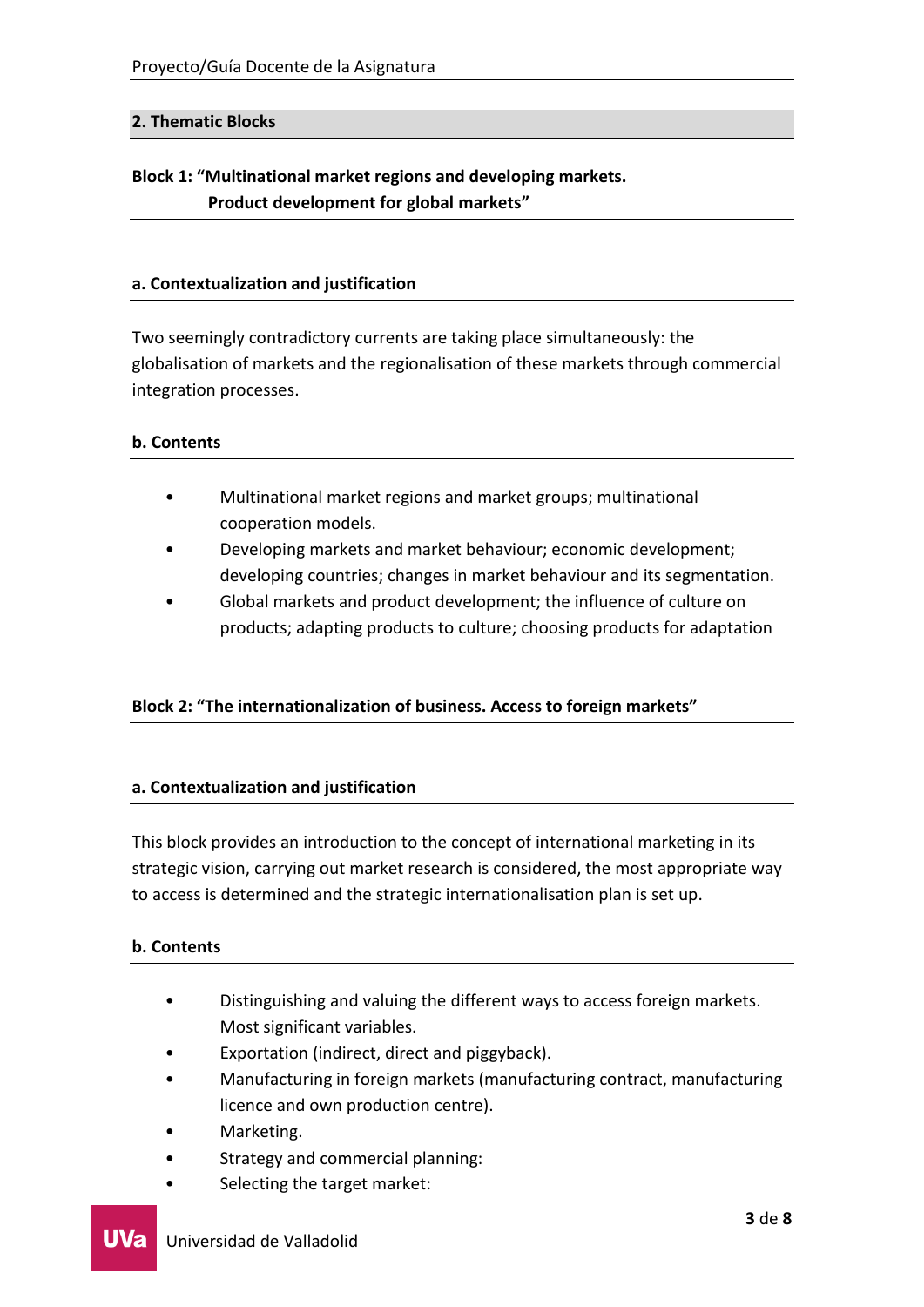• Incoterms.

# **Block 3: "The operational plan for internationalisation"**

## **a. Contextualization and justification**

Once familiar with the market environment, students are introduced to the set of tools that will allow them to establish terms of trade as well as the forces that make them up. Developing the fundamental variables to combine them properly and to develop the appropriate strategies.

# **b. Contents**

- The operational plan for internationalisation.
- Premises of the operational plan for internationalisation.
- Preparing the offer and commercial communication.
- Action plan.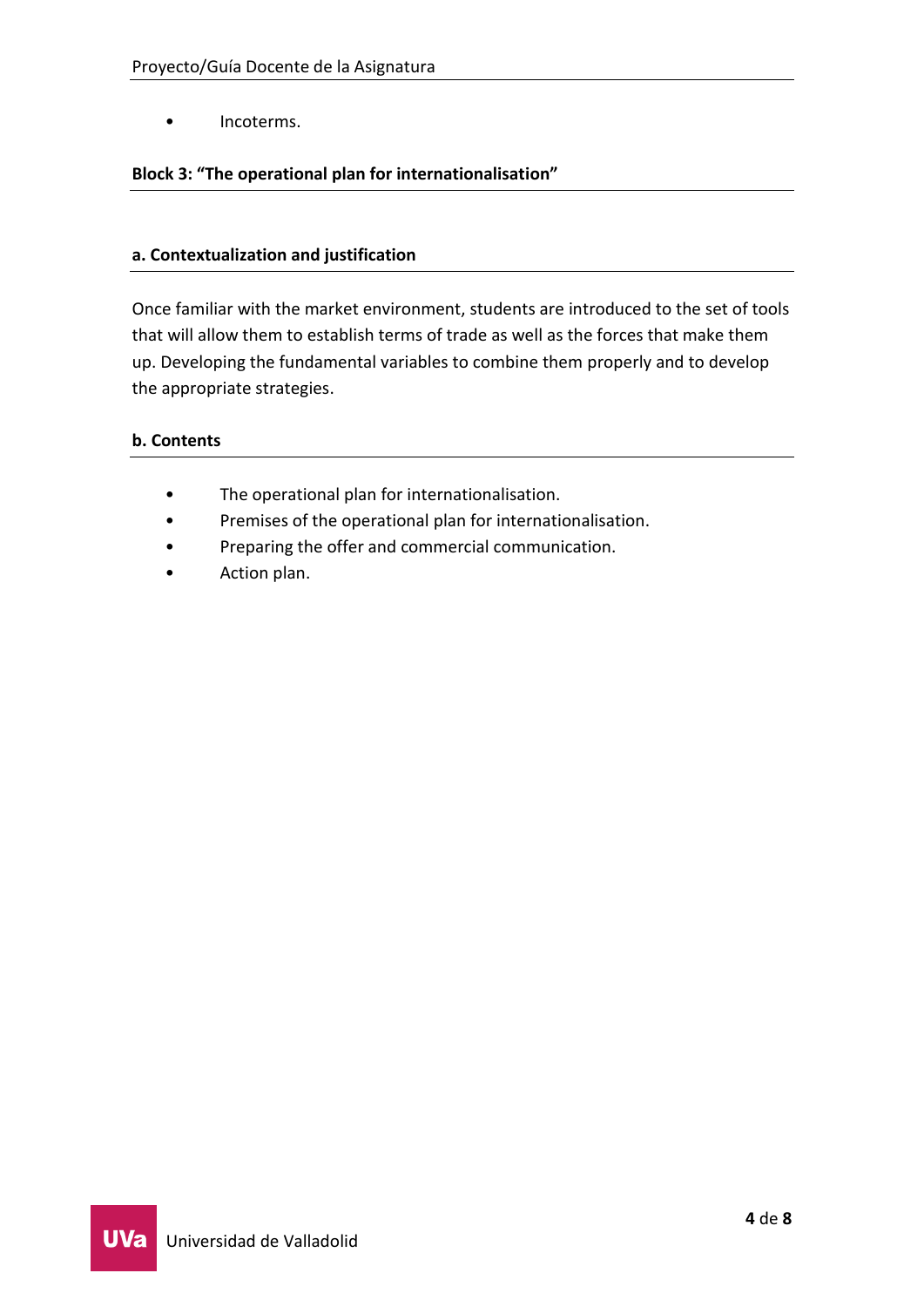# **3. Methodology and Weighting**

| <b>Teaching Methodology</b>                                                 | <b>Time Dedication</b> |
|-----------------------------------------------------------------------------|------------------------|
| Lectures (in class)                                                         | 30 hours               |
| Discussions (in class)                                                      | 24 hours               |
| Assessment (in class)                                                       | 3 hours                |
| Presentations (in class)                                                    | 3 hours                |
| Preparation for assessment (outside class)                                  | 14 hours               |
| Preparation of articles, reports, essays, etc. (outside class)              | 16 hours               |
| Group work on practical contents (outside class)                            | 30 hours               |
| Independent final course project on theoretical contents<br>(outside class) | 30 hours               |
| <b>TOTAL</b>                                                                | 150 hours              |

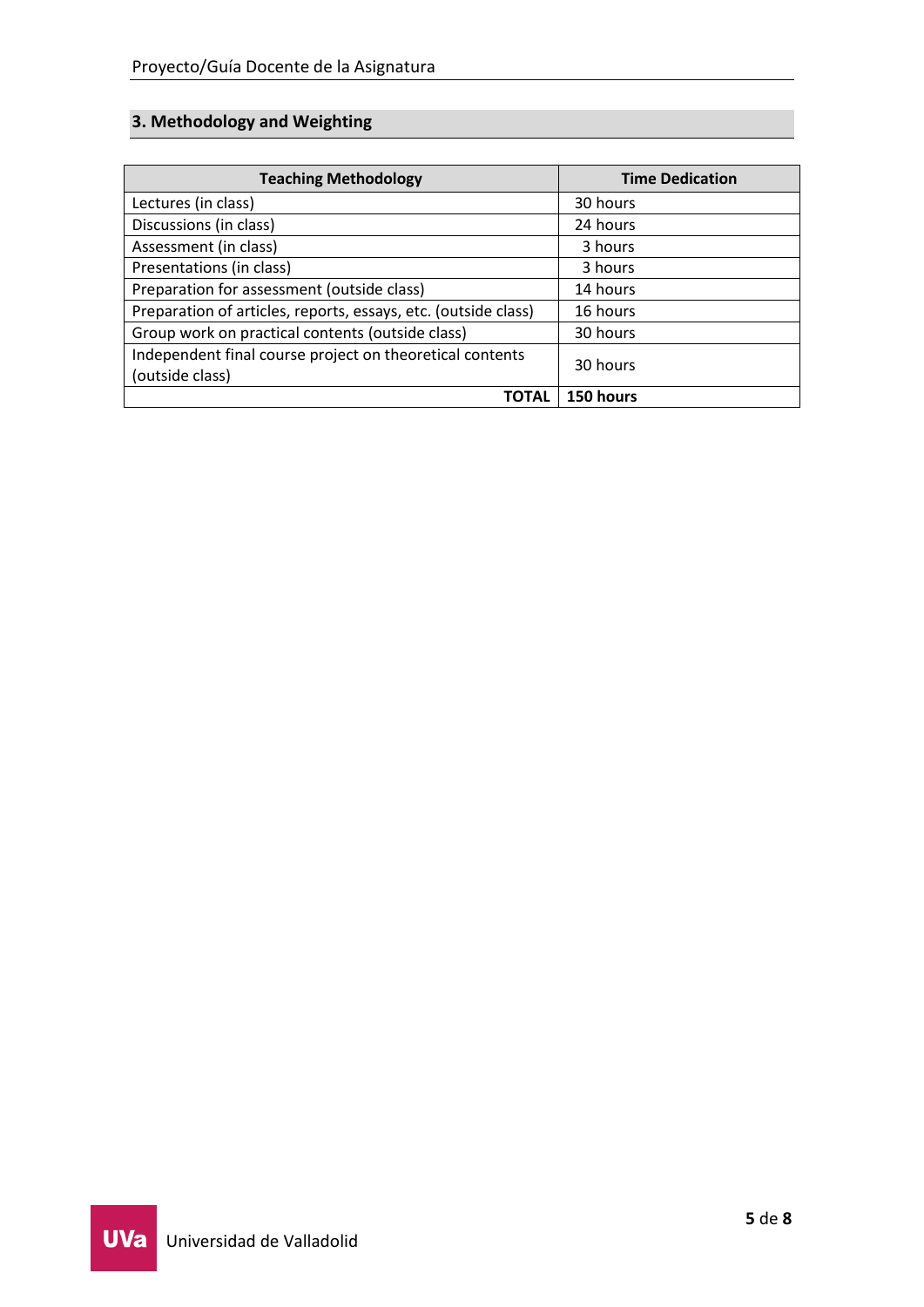# **4. Course Schedule**

| Week      | <b>Topic</b>                                                                                             | <b>ECTS</b> |
|-----------|----------------------------------------------------------------------------------------------------------|-------------|
| Weeks 1-2 | BLOCK 1. Multinational market regions and developing markets. Product<br>development for global markets. |             |
|           | Weeks 3-13 BLOCK 2: The internationalisation of business. Access to foreign markets                      | 4           |
|           | Weeks 14-15 BLOCK 3. The operational plan for internationalisation                                       |             |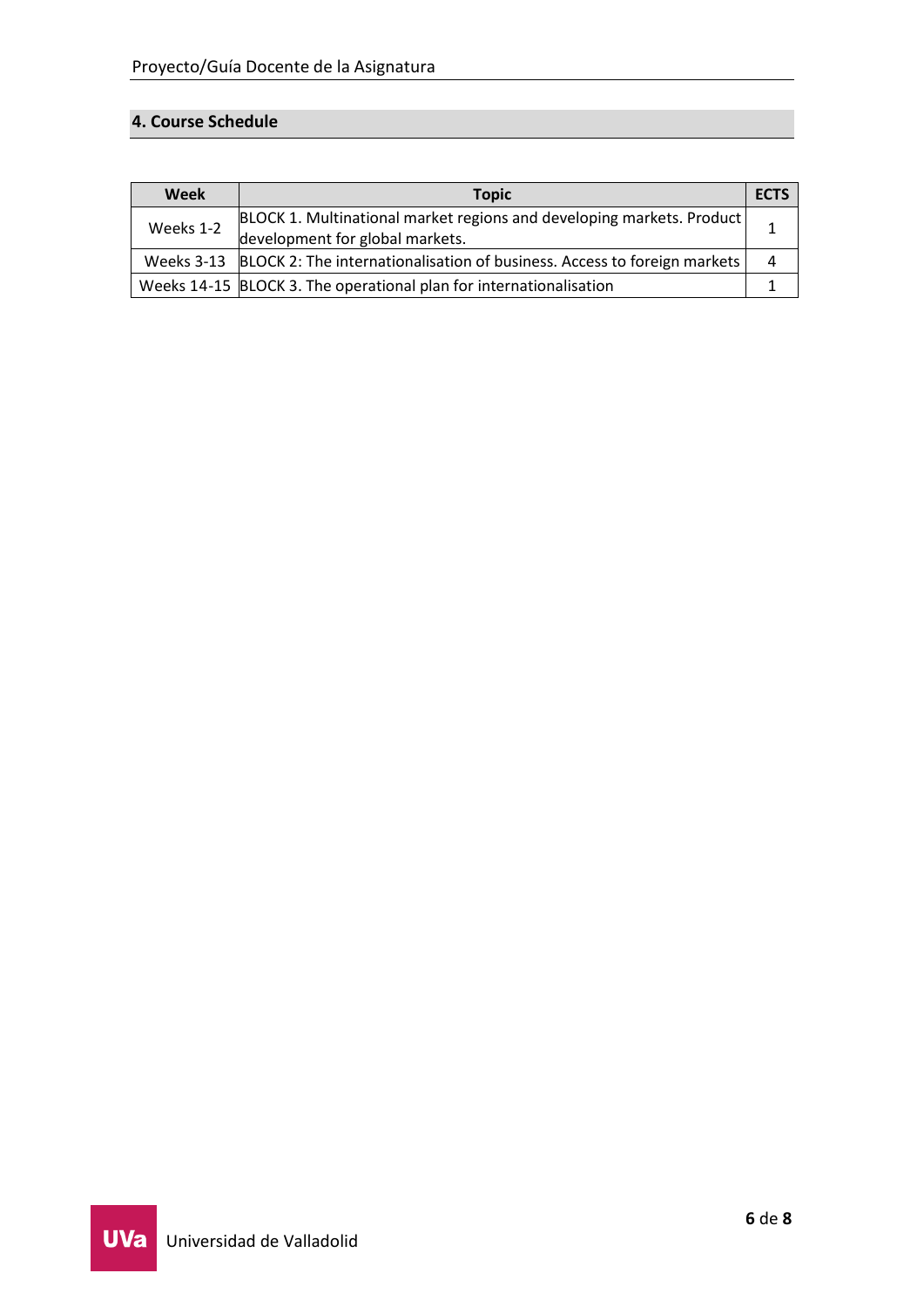# **5. Grading Criteria**

Your final grade in the course will be based on both individual and group work. The evaluation is based on:

| <b>Class participation</b><br>30%                                     | Everyone is expected to be prepared for each class and to be an active<br>participant in class discussion. You are required to attend each of the<br>classes. If you are unable to attend a class, please let me know before the<br>class.<br>Your participation grade will reflect my assessment of your total<br>contribution to the learning environment. This includes not only the<br>frequency of your contributions but also their quality. The grades will<br>range from 0 to 4.<br>0: You do not do any of the following:<br>1: You are present, on time, awake and not bothering others in class.<br>2: You are participating and are part of the discussion.<br>3: You are greatly involved in participation, having more than one good<br>point to make.<br>4: You participate with really high quality points, helping advance the in-<br>class discussion and sharpening the in-class debate. |  |
|-----------------------------------------------------------------------|-------------------------------------------------------------------------------------------------------------------------------------------------------------------------------------------------------------------------------------------------------------------------------------------------------------------------------------------------------------------------------------------------------------------------------------------------------------------------------------------------------------------------------------------------------------------------------------------------------------------------------------------------------------------------------------------------------------------------------------------------------------------------------------------------------------------------------------------------------------------------------------------------------------|--|
| <b>Individual Exam.</b><br>30%                                        | This assignment will consist on answering to a set of questions about the<br>subject. The questions will be assigned and will have to be answered<br>during class.                                                                                                                                                                                                                                                                                                                                                                                                                                                                                                                                                                                                                                                                                                                                          |  |
| <b>Article</b><br>presentation<br>(Teams)<br>20%                      | Each of the teams is assigned to an article.<br>Your learning team will be asked to present the key findings in the article<br>and to provide a critical analysis of them in 15 minutes.<br>You will be evaluated according to the following criteria:<br>(1) How well you summarize the most important findings of the article,<br>(2) if you do this on a way that is easy for the audience to follow and<br>enjoyable to listen to and<br>(3) the depth and soundness of your own critical analysis of the article.                                                                                                                                                                                                                                                                                                                                                                                      |  |
| <b>Final course</b><br>project<br>(individual)<br>presentation<br>20% | The purpose of this assignment is to provide you with an opportunity to<br>use the course material in the design of a business plan for the<br>internationalisation. The project will be evaluated by:<br>Its depth and thoroughness<br>The appropriateness of the proposed plan for the<br>internationalisation (in other words, whether the proposed plan<br>indeed is aligned with the profile of the company and whether<br>the proposed stages and practices are consistent with each<br>other).                                                                                                                                                                                                                                                                                                                                                                                                       |  |